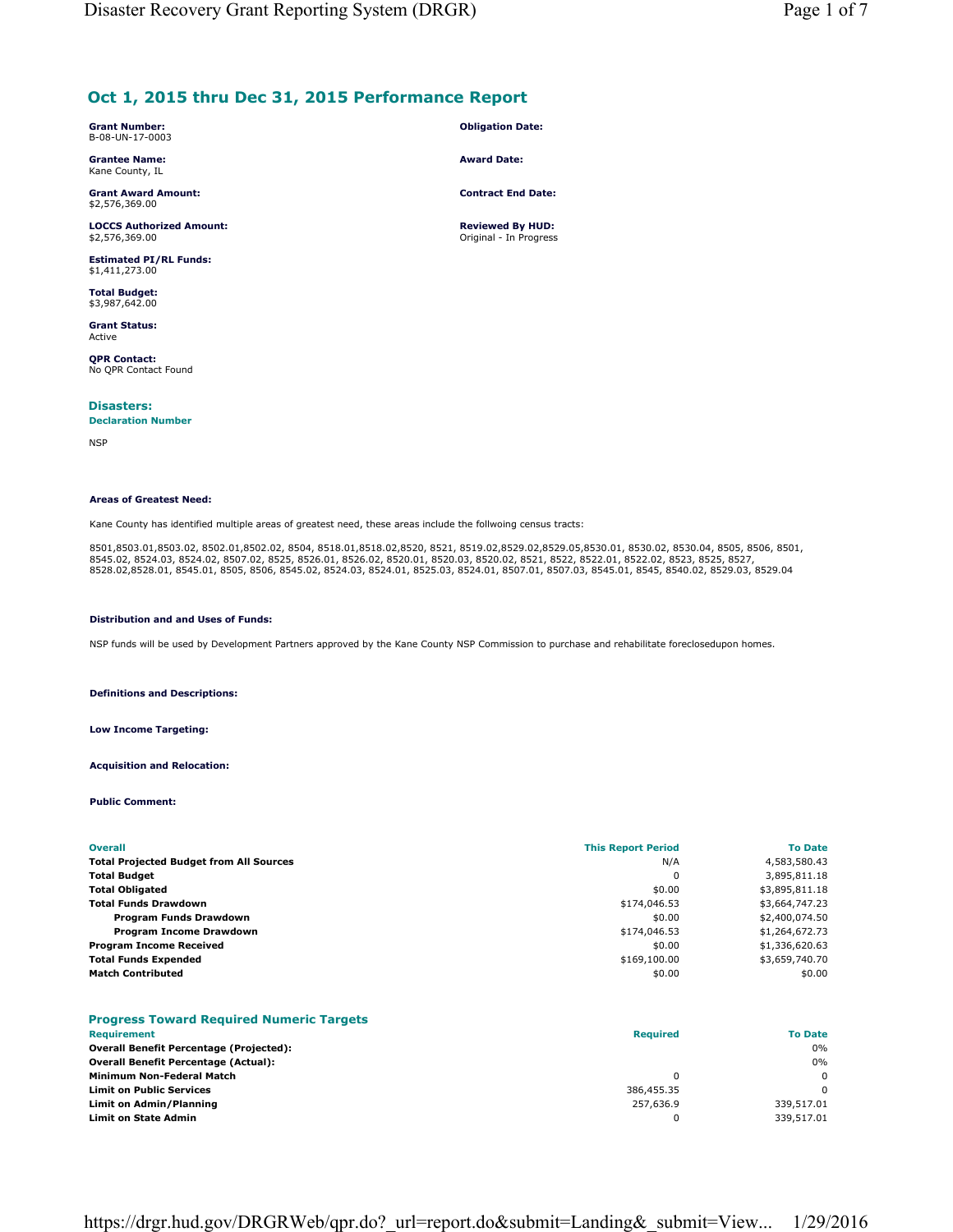| <b>Progress Toward Activity Type Targets</b>      |               |               |  |
|---------------------------------------------------|---------------|---------------|--|
| <b>Activity Type</b>                              | <b>Target</b> | <b>Actual</b> |  |
| <b>Progress Toward National Objective Targets</b> |               |               |  |
| <b>National Objective</b>                         | <b>Target</b> | <b>Actual</b> |  |
| NSP Only - LH - 25% Set-Aside                     | 644,092.25    | 954,092       |  |

#### **Overall Progress Narrative:**

As of December 31, 2015 Kane County had drawn and expended 142.0% of its NSP allocation.

Below you find a financial summary of Kane County's Neighborhood Stabilization Program that inculdes entitlement funds and program income received to date:

Total amount of Neighborhood Stabilization Program funds available: Entitlement Funds: \$2,576,369.00 Program Income: \$1,336,620.63

Total: \$3,912,989.63

Total amount of Neighborhood Stabilization Program funds expended/drawn: Entitlement Funds: \$2,400,075.50 Program Income: \$1,264,672.73

Total: \$3,664,748.23

Kane County has expended 94% of all available NSP funds as of December 31, 2015.

Using the the definition of Expended funds as described by HUD's July 24, 2012 Policy Alert, Kane County has expended \$3,664,748.23 as of December 31, 2015.

Currently Kane County has expended/drawn \$905,578.04 or 20.9% of its Neighborhood Stabilization Program funds on households earning less that 50% of area median income.

Kane County is required to expend an additional \$111,747.00 to meet the 25% set aside requirement as stated in the Housing and Economic Receovery Act. Kane County is currently working

with Habitat for Humanity of the Northern Fox Valley to assist 5 households that have income at or below 50% area median income. Habitat for Humnaity has acquired all units as of Devember 31, 2015.

All (5) five units are projected to be complete and occupied by eligible homebuyers by Fall of 2016.

Kane County and its development partners in the Neighborhood Stabilization Program have

completed the purchase of 20 single family homes that are within the Areas of Greatest Need<br>identified by the countys Substantial Amendment submitted to the Department of Housing and Urban<br>Development in the fall of 2008.

These purchase occurred in the following jurisdictions within Kane County:

· Village of Carpentersville 12 Units

· Village of South Elgin 3 Units

· Village of North Aurora 1 Unit

· City of St. Charles 1 Unit · City of Batavia 2 Unit

· Aurora Township 1 Unit

The status of 20 units as of Deceember 31, 2015 is listed below:

Homeownership units:

| 124 South River Street: Batavia                                    | (Purchased, Rehab Underway)         |
|--------------------------------------------------------------------|-------------------------------------|
| 394 Tee Lane; Village of Carpentersville                           | (Purchased, Site Planning Underway) |
| 128 Mora Road; Village of Carpentersville                          | (Purcahsed, Rehab underway)         |
| 2120 Tee Pee Lane; Village of Carpentersville                      | (Purchased, Site Planning underway) |
| 39 Robin Road; Village of Carpentersville                          | (Purchased, Rehab underway)         |
| 527 McKinley Avenue; City of Batavia (Sold 11/06/2014)             |                                     |
| 158 Sioux Avenue; Village of Carpentersville (Sold 07/02/2014)     |                                     |
| 50 Ash Street; Village of Carpentersville (Sold 05/30/2013)        |                                     |
| 980 Berkley Street; Village of Carpentersville (Sold 08/03/2012)   |                                     |
| 3 Evergreen Lane; Village of Carpentersville (Sold 01/17/2013)     |                                     |
| 107 Madera Circle; Village of Carpentersville (Sold 08/12/2012)    |                                     |
| 107 Del Rio Road; Village of Carpentersville (Sold 11/30-2012)     |                                     |
| 1524 Plymouth Circle; Village of Carpentersville (Sold 06/06/2011) |                                     |
| 256 East Plum Street; Village of South Elgin (Sold 07/24/2011)     |                                     |
| 1912 Moore Avenue; City of St. Charles (Sold 01/10/2012)           |                                     |
| 477 West Spring Street; Village of South Elgin (Sold 11/17/2011)   |                                     |
| 1934 Cherokee Road; Village of Carpentersville (Sold 12/23/2011)   |                                     |
|                                                                    |                                     |
| Rental Units:                                                      |                                     |

Rental Units: 276 Harvard Circle; South Elgin (Occupied 12/15/2011) 214 West Arrowhead Street; North Aurora (Occupied 07/18/2011) 399 South Kendall Street; Aurora Township (Occupied 10/27/2011)

Total rental units acquired and rehabbed/constructed (completed/underway) 3 units completed

Total homebuyer units acquired and rehabbed/constructed (completed/underway)

3 units under construction, 12 units completed; 12 of 15 units occupied Total number of homebuyer units sold (LH25 and 51-120% AMI)

12 units sold to households earning between 51-102% AMI 1 unit sold to households earning less 50% AMI

Total number of rental units occupied (LH 25 and 51-120% AMI)

0 units occupied by households earning between 51-102% AMI

3 units occupied by households earning less 50% AMI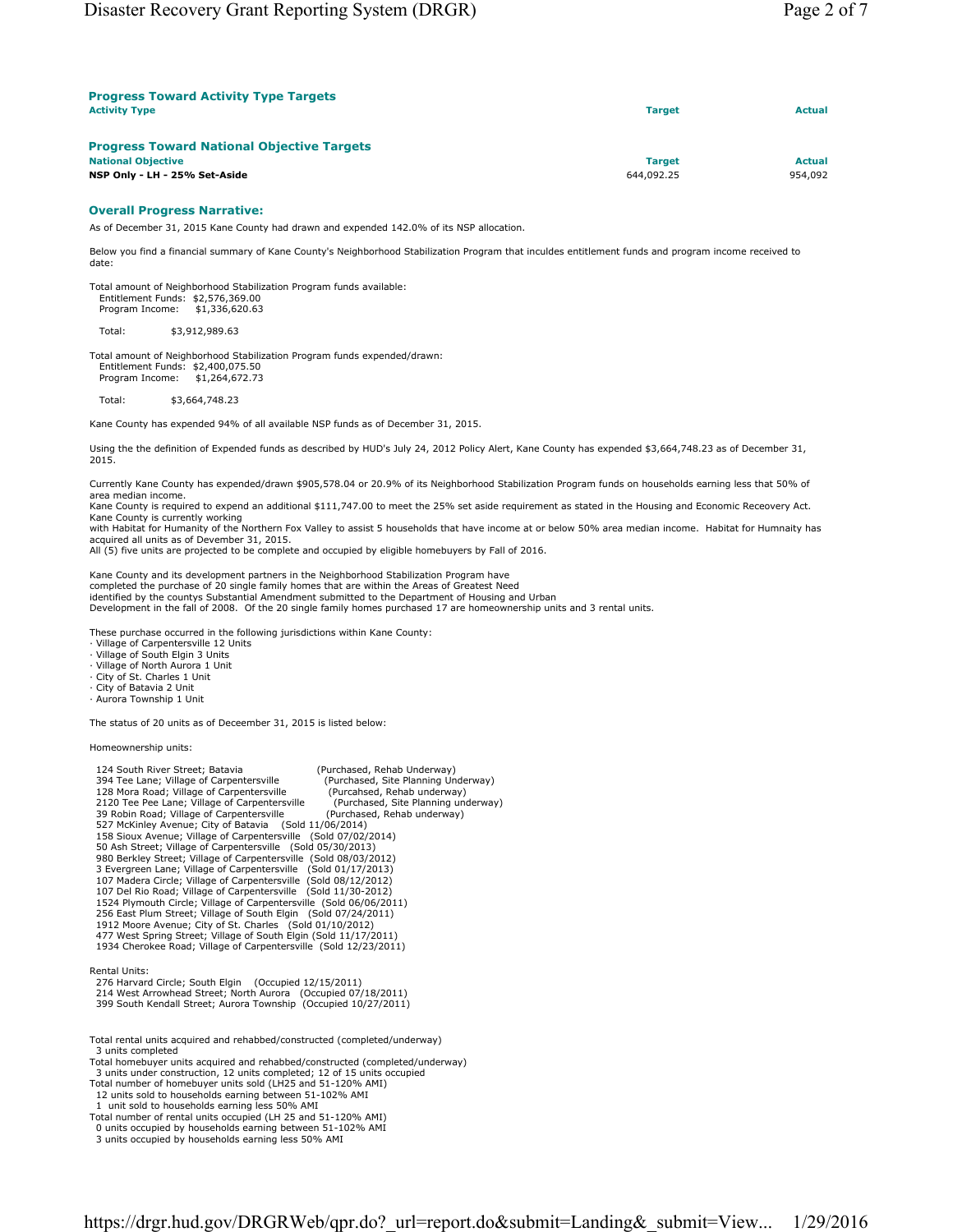Total number of properties acquired and land-banked

0 properties acquired and land banked

Total number of units demolished 0 properties acquired and demolished

| <b>Project Summary</b>              |                               |                |                                                      |  |  |  |
|-------------------------------------|-------------------------------|----------------|------------------------------------------------------|--|--|--|
| <b>Project#, Project Title</b>      | <b>This Report Period</b>     | <b>To Date</b> |                                                      |  |  |  |
|                                     | <b>Program Funds Drawdown</b> |                | <b>Project Funds Budgeted Program Funds Drawdown</b> |  |  |  |
| 9999, Restricted Balance            | 0                             |                | <sup>0</sup>                                         |  |  |  |
| <b>NSP-01, Financing Mechanisms</b> | 0                             |                | <sup>0</sup>                                         |  |  |  |
| NSP-02, Purchase and Rehabilitation | 0                             | 3,596,363      | 2.270.174.5                                          |  |  |  |
| <b>NSP-04, Demolition</b>           | 0                             |                | <sup>0</sup>                                         |  |  |  |
| NSP-05, Redevelopment               | 0                             |                | <sup>0</sup>                                         |  |  |  |
| NSP-06, Administration              |                               | 391,279        | 129,900                                              |  |  |  |

### **Project/Activity Index:**

| Project #     | <b>Project Title</b>        | <b>Grantee Activity #</b> | <b>Activity Title</b>                  |
|---------------|-----------------------------|---------------------------|----------------------------------------|
| <b>NSP-02</b> | Purchase and Rehabilitation | CHAD-1-A                  | C.H,A,D, Acquisition                   |
| <b>NSP-02</b> | Purchase and Rehabilitation | CHAD-1-R                  | C.H.A.D. -- Rehabilitation             |
| <b>NSP-02</b> | Purchase and Rehabilitation | $DHA-1-A$                 | DHA Management Inc. -- Acquisition     |
| <b>NSP-02</b> | Purchase and Rehabilitation | $DHA-1-R$                 | DHA Management Inc. -- Rehab           |
| <b>NSP-02</b> | Purchase and Rehabilitation | HFHNV0001                 | HFH of Northern Fox Valley Acq & Rehab |
| <b>NSP-02</b> | Purchase and Rehabilitation | MHL-1-A                   | Mercy Housing Lakefront -- Acquisition |
| <b>NSP-02</b> | Purchase and Rehabilitation | MHL-1-R                   | Mercy Housing Lakefront -- Rehab       |
| <b>NSP-02</b> | Purchase and Rehabilitation | <b>SSL0001</b>            | Spillane & Sons Ltd. Acq. & Rehab      |
| <b>NSP-06</b> | Administration              | Administration            | <b>County Administration</b>           |

# **Activities**

**Project # / Project Title**: NSP-02 / Purchase and Rehabilitation

**Grantee Activity Number:** HFHNV0001

**Activity Category:** Rehabilitation/reconstruction of residential structures

**Project Number:** NSP-02

**Projected Start Date:** 07/01/2013

**National Objective:** NSP Only - LH - 25% Set-Aside

**Responsible Organization:** Habitat for Humanity of Northern Fox Valley

**Benefit Type:** Direct Benefit (Households)

**Activity Title:** HFH of Northern Fox Valley Acq & Rehab

**Activity Status:** Under Way

**Project Title:** Purchase and Rehabilitation

**Projected End Date:** 12/31/2015

**Completed Activity Actual End Date:**

| <b>Overall</b>                                  | Oct 1 thru Dec 31, 2015 | <b>To Date</b> |
|-------------------------------------------------|-------------------------|----------------|
| <b>Total Projected Budget from All Sources:</b> | N/A                     | \$310,000.00   |
| <b>Total Budget:</b>                            | \$0.00                  | \$310,000.00   |
| <b>Total Obligated:</b>                         | \$0.00                  | \$310,000.00   |
| <b>Total Funds Drawdown</b>                     | \$85,100.00             | \$261,486.04   |
| Program Funds Drawdown:                         | \$0.00                  | \$0.00         |
| Program Income Drawdown:                        | \$85,100.00             | \$261,486.04   |
| <b>Program Income Received:</b>                 | \$0.00                  | \$0.00         |
| <b>Total Funds Expended:</b>                    | \$85,100.00             | \$261,486.04   |
| Habitat for Humanity of Northern Fox Valley     | \$85,100.00             | \$261,486.04   |
| <b>Match Contributed:</b>                       | \$0.00                  | \$0.00         |

**Accomplishments Performance Measures**

**This Report Period Cumulative Actual Total / Expected**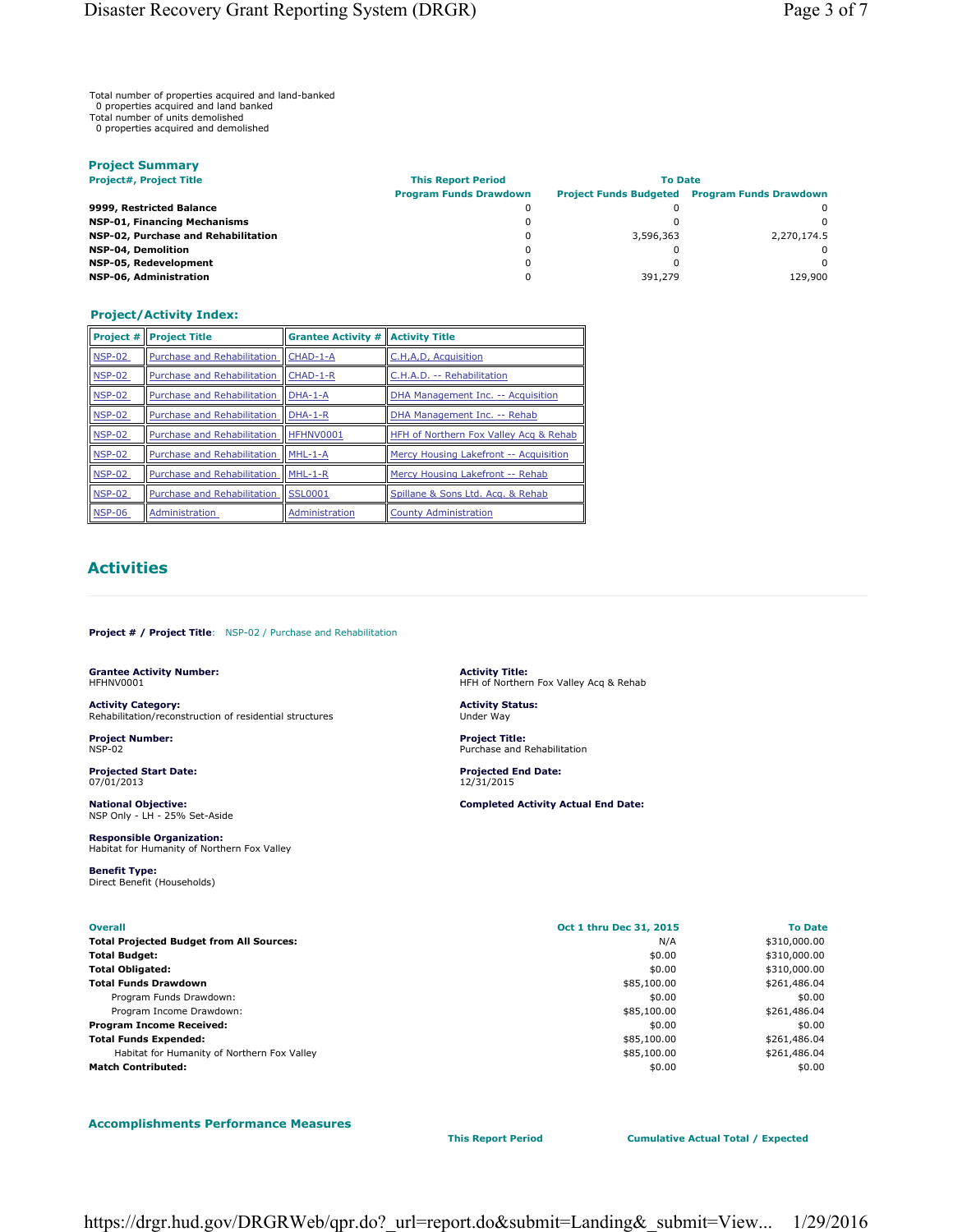|                                             | <b>Total</b> | <b>Total</b> |
|---------------------------------------------|--------------|--------------|
| # of Properties                             | $\Omega$     | 1/6          |
| #Energy Star Replacement Windows            | <sup>0</sup> | 0/42         |
| #Additional Attic/Roof Insulation           | ŋ            | 0/6          |
| #High efficiency heating plants             |              | 0/6          |
| #Efficient AC added/replaced                |              | 0/6          |
| #Replaced thermostats                       |              | 0/6          |
| #Replaced hot water heaters                 |              | 0/6          |
| #Light Fixtures (indoors) replaced          |              | 0/50         |
| #Light fixtures (outdoors) replaced         |              | 0/12         |
| #Refrigerators replaced                     |              | 0/6          |
| #Clothes washers replaced                   | ŋ            | 0/6          |
| #Dishwashers replaced                       | 0            | 0/6          |
| #Units with solar panels                    | ŋ            | 0/0          |
| #Low flow toilets                           | 0            | 0/18         |
| #Low flow showerheads                       | ŋ            | 0/18         |
| #Units with bus/rail access                 | ŋ            | 0/0          |
| #Units exceeding Energy Star                |              | 0/0          |
| #Sites re-used                              |              | 0/6          |
| #Units deconstructed                        |              | 0/0          |
| #Units ¿ other green                        |              | 0/0          |
| Activity funds eligible for DREF (Ike Only) |              | 0/0          |
| # ELI Households (0-30% AMI)                |              | 0/0          |
| # of Substantially Rehabilitated Units      |              | 0/6          |
| # of Elevated Structures                    | $\Omega$     | 0/0          |

|                         | <b>This Report Period</b><br><b>Total</b> | <b>Cumulative Actual Total / Expected</b><br><b>Total</b> |
|-------------------------|-------------------------------------------|-----------------------------------------------------------|
| # of Housing Units      |                                           | 1/6                                                       |
| # of Singlefamily Units |                                           | 1/6                                                       |

#### **Beneficiaries Performance Measures**

|                    | <b>This Report Period</b> |          |              | <b>Cumulative Actual Total / Expected</b> |     |                |                |
|--------------------|---------------------------|----------|--------------|-------------------------------------------|-----|----------------|----------------|
|                    | Low                       | Mod      | Total        | Low                                       | Mod | Total Low/Mod% |                |
| # of Households    |                           |          |              | 0/6                                       | 0/0 | 0/6            | $\mathbf{0}$   |
| # Owner Households |                           | $\Omega$ | $\mathbf{0}$ | 0/6                                       | 0/0 | 0/6            | $\overline{0}$ |

#### **Cumulative Race Total**

|                                          | <b>This Report Period</b> |       |        |  |                         | <b>Cumulative Actual Total</b> |  |  |  |  |  |                                                                                                                                     |  |                         |
|------------------------------------------|---------------------------|-------|--------|--|-------------------------|--------------------------------|--|--|--|--|--|-------------------------------------------------------------------------------------------------------------------------------------|--|-------------------------|
|                                          |                           | Owner | Renter |  | <b>Total Households</b> |                                |  |  |  |  |  | Renter                                                                                                                              |  | <b>Total Households</b> |
| <b>Direct</b><br>Benefit<br>(Households) |                           |       |        |  |                         |                                |  |  |  |  |  | Total Hispanic/Latino Total Hispanic/Latino Total Hispanic/Latino Total Hispanic/Latino Total Hispanic/Latino Total Hispanic/Latino |  |                         |
| White                                    |                           |       |        |  |                         |                                |  |  |  |  |  |                                                                                                                                     |  |                         |
| Households<br>Female                     |                           |       |        |  |                         |                                |  |  |  |  |  |                                                                                                                                     |  |                         |

#### **Activity Description:**

Kane County and its Development Partner Habitat for Humanity of Northern Fox Valley will purchase and rehabilitate 6 units of foreclosed or abandoned single family homes that will then be sold to homeowners who earn less than 50% of Area Median Income.

### **Location Description:**

Activity will focus on areas of greatest needs north of IL Highway 38, including Unincorporated areas of Kane County, the City of St. Charles, and the Village of Carpentersville.

## **Activity Progress Narrative:**

Habitat for Humanity is under contract to complete the acquisition and rehabilitation of 5 foreclosed units within the Areas of Greatest Need established by the Kane County Substantial Amendment. All units will be available to households at or below 50% of Area Median Income.

One unit has been completed, the other 4 units are different phases of rehabilitation .

158 Soiux Avenue; Carpentersville

- Unit was sold to a qualified household 07/02/2014. 39 Robin Road; Carpenetersville
- Unit acquistion complete, rehab has begun.
- 394 Tee Lane; Carpentersville
- Under Contract, closing schedule for 10/2015 128 Mora Road; Carpentersville
- 
- Rehab has begun. 2120 Tee Pee Lane; Carpentersville
- Unit acquistion complete, site planning underway)

https://drgr.hud.gov/DRGRWeb/qpr.do? url=report.do&submit=Landing& submit=View... 1/29/2016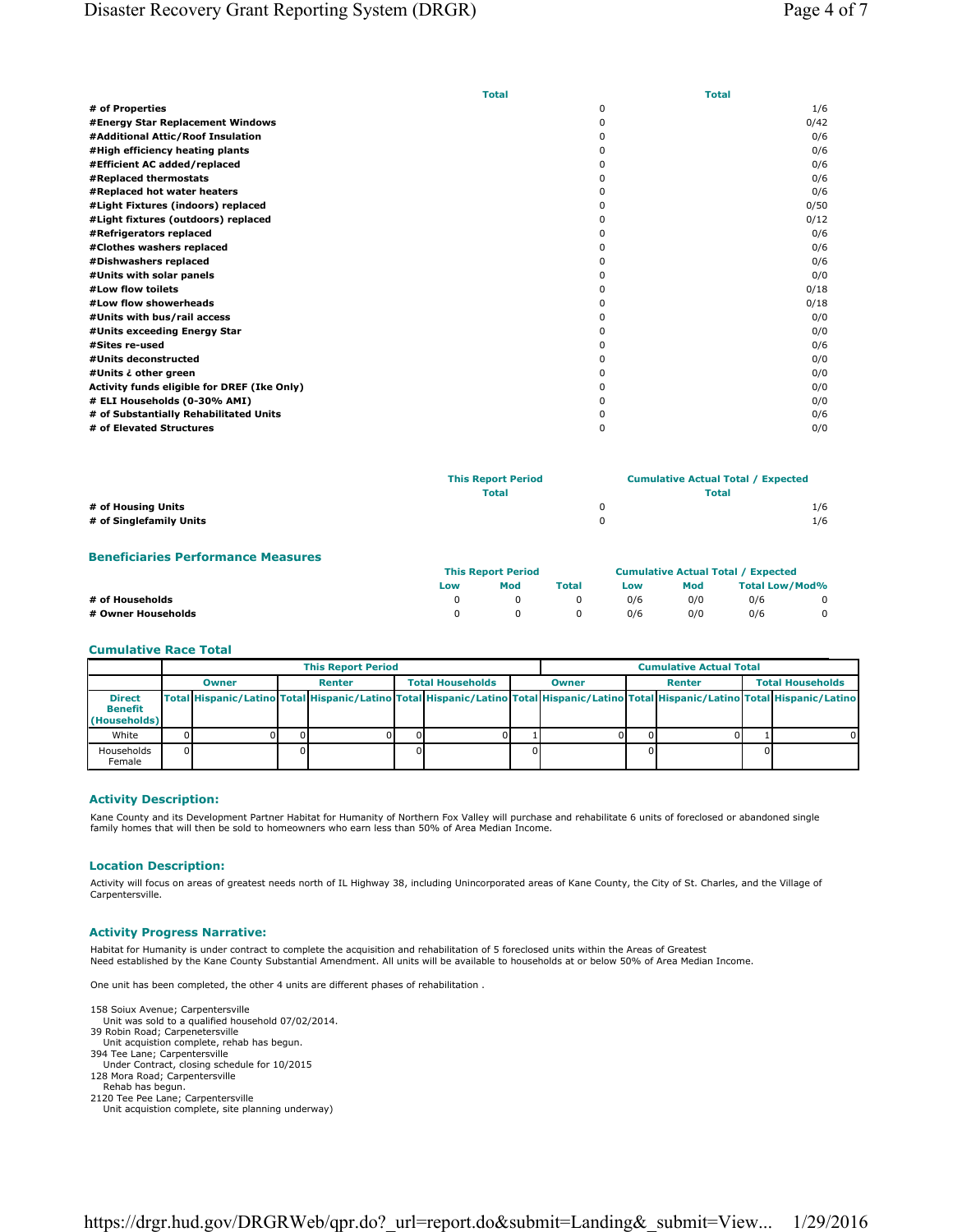| <b>Activity Location:</b>                                              |             |              |         |                                              |
|------------------------------------------------------------------------|-------------|--------------|---------|----------------------------------------------|
| <b>Address</b>                                                         | <b>City</b> | <b>State</b> | Zip     | <b>Status / Accept Visible</b><br>on<br>PDF? |
| No Activity Locations Found                                            |             |              |         |                                              |
| <b>Other Funding Sources Budgeted - Detail</b><br><b>Match Sources</b> |             |              |         |                                              |
| No Other Match Funding Sources Found                                   |             |              |         | <b>Amount</b>                                |
| Subtotal Match Sources                                                 |             |              | 0       |                                              |
| <b>Other Funding Sources</b>                                           |             |              |         | <b>Amount</b>                                |
| Neighborhood Stabilization Program                                     |             |              | 310,000 |                                              |
| <b>Total Other Funding Sources</b>                                     |             |              | 310,000 |                                              |
| <b>Activity Supporting Documents:</b>                                  |             |              |         |                                              |

**Activity Supporting Documents:** None

**Grantee Activity Number:** SSL0001

**Activity Category:** Rehabilitation/reconstruction of residential structures

**Project Number:** NSP-02

**Projected Start Date:** 12/01/2013

**National Objective:** NSP Only - LMMI

**Responsible Organization:** Spillane & Sons Ltd.

**Benefit Type:** Direct Benefit (Households)

| <b>Activity Title:</b><br>Spillane & Sons Ltd. Acg. & Rehab |  |
|-------------------------------------------------------------|--|
|                                                             |  |

**Activity Status:** Under Way

**Project Title:** Purchase and Rehabilitation

**Projected End Date:** 10/31/2014

#### **Completed Activity Actual End Date:**

| <b>Overall</b>                                  | Oct 1 thru Dec 31, 2015 | <b>To Date</b> |
|-------------------------------------------------|-------------------------|----------------|
| <b>Total Projected Budget from All Sources:</b> | N/A                     | \$487,256.00   |
| <b>Total Budget:</b>                            | \$0.00                  | \$487,256.00   |
| <b>Total Obligated:</b>                         | \$0.00                  | \$487,256.00   |
| <b>Total Funds Drawdown</b>                     | \$84,000.00             | \$342,958.25   |
| Program Funds Drawdown:                         | \$0.00                  | \$0.00         |
| Program Income Drawdown:                        | \$84,000.00             | \$342,958.25   |
| <b>Program Income Received:</b>                 | \$0.00                  | \$153,287.82   |
| <b>Total Funds Expended:</b>                    | \$84,000.00             | \$342,958.25   |
| Spillane & Sons Ltd.                            | \$84,000.00             | \$342,958.25   |
| <b>Match Contributed:</b>                       | \$0.00                  | \$0.00         |

### **Accomplishments Performance Measures**

|                                     | <b>This Report Period</b> | <b>Cumulative Actual Total / Expected</b> |     |  |
|-------------------------------------|---------------------------|-------------------------------------------|-----|--|
|                                     | Total                     | Total                                     |     |  |
| # of Properties                     |                           |                                           | 1/1 |  |
| #Energy Star Replacement Windows    |                           |                                           | 1/1 |  |
| #Additional Attic/Roof Insulation   |                           |                                           | 1/1 |  |
| #High efficiency heating plants     |                           |                                           | 0/0 |  |
| #Efficient AC added/replaced        |                           |                                           | 1/0 |  |
| #Replaced thermostats               |                           |                                           | 1/1 |  |
| #Replaced hot water heaters         |                           |                                           | 1/1 |  |
| #Light Fixtures (indoors) replaced  |                           |                                           | 7/7 |  |
| #Light fixtures (outdoors) replaced |                           |                                           | 3/4 |  |
| #Refrigerators replaced             |                           |                                           | 1/1 |  |
| #Clothes washers replaced           |                           |                                           | 0/0 |  |
| #Dishwashers replaced               |                           |                                           | 1/1 |  |
| #Units with solar panels            |                           |                                           | 0/0 |  |
| #Low flow toilets                   |                           |                                           | 1/1 |  |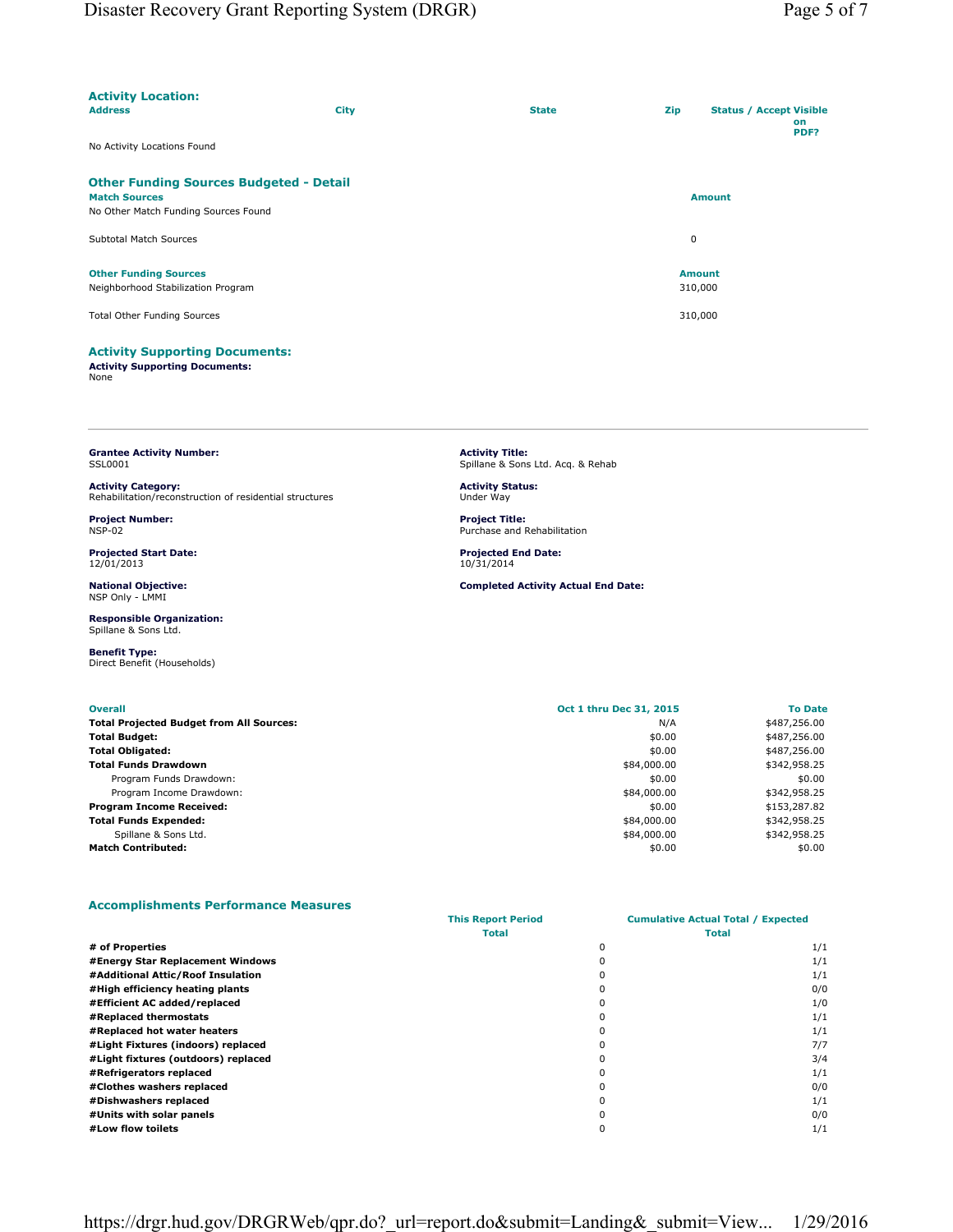| #Low flow showerheads                       | 0        | 1/1 |
|---------------------------------------------|----------|-----|
| #Units with bus/rail access                 | 0        | 0/0 |
| #Units exceeding Energy Star                | 0        | 0/0 |
| #Sites re-used                              | 0        | 0/1 |
| #Units deconstructed                        | 0        | 0/0 |
| #Units ¿ other green                        | 0        | 0/0 |
| Activity funds eligible for DREF (Ike Only) | $\Omega$ | 0/0 |
| # ELI Households (0-30% AMI)                | 0        | 0/0 |
| # of Substantially Rehabilitated Units      | 0        | 1/1 |
| # of Elevated Structures                    |          | 0/0 |

|                         | <b>This Report Period</b> | <b>Cumulative Actual Total / Expected</b> |
|-------------------------|---------------------------|-------------------------------------------|
|                         | <b>Total</b>              | <b>Total</b>                              |
| # of Housing Units      |                           | 1/1                                       |
| # of Singlefamily Units |                           | 1/1                                       |

## **Beneficiaries Performance Measures**

|                    | <b>This Report Period</b> |            |              | <b>Cumulative Actual Total / Expected</b> |     |                |              |
|--------------------|---------------------------|------------|--------------|-------------------------------------------|-----|----------------|--------------|
|                    | Low                       | Mod        | <b>Total</b> | Low                                       | Mod | Total Low/Mod% |              |
| # of Households    |                           |            |              | 0/0                                       | 0/0 | 0/1            | $\mathbf{0}$ |
| # Owner Households |                           | $^{\circ}$ |              | 0/0                                       | 0/0 | 0/1            | $\mathbf{0}$ |

# **Activity Description:**

Kane County and its Development Partner Spillane & Sons Ltd. are purchasing and rehabilitating a foreclosed upon single family home situated in a<br>unincorporated area of the City of Batavia. The home is need of substantial removal, and mold remediation.

#### **Location Description:**

Activity is located in an unincorporated section of the City of Batavia which is identified as an area of greatest need in Kane County's Substantial Amendment.

#### **Activity Progress Narrative:**

Spillane & Sons is under contract to complete the acquisition and rehabilitation of 2 foreclosed units within the Areas of Greatest Need established by the Kane County Substantial Amendment.Both units will be available to households earning less than 120% of Area Median Income.

Currently one unit has been completed. Spillane & Sons has acquired its second unit and rehabilitation has begun. Rehab should be complete in April 2016.

527 McKinley Avenue; Batavia Unit was sold to a qualified household on 11/05/2014.

124 South River Street; Batavia Unit acquistion complete, rehab has begun.

| <b>Activity Location:</b>                                                              |             |              |               |                                              |
|----------------------------------------------------------------------------------------|-------------|--------------|---------------|----------------------------------------------|
| <b>Address</b>                                                                         | <b>City</b> | <b>State</b> | Zip           | <b>Status / Accept Visible</b><br>on<br>PDF? |
| No Activity Locations Found                                                            |             |              |               |                                              |
| <b>Other Funding Sources Budgeted - Detail</b><br><b>Match Sources</b>                 |             |              |               | <b>Amount</b>                                |
| No Other Match Funding Sources Found                                                   |             |              |               |                                              |
| <b>Other Funding Sources</b>                                                           |             |              | <b>Amount</b> |                                              |
| No Other Funding Sources Found                                                         |             |              |               |                                              |
| <b>Activity Supporting Documents:</b><br><b>Activity Supporting Documents:</b><br>None |             |              |               |                                              |
|                                                                                        |             |              |               |                                              |

**Project # / Project Title**: NSP-06 / Administration

**Grantee Activity Number:** Administration

**Activity Title:** County Administration